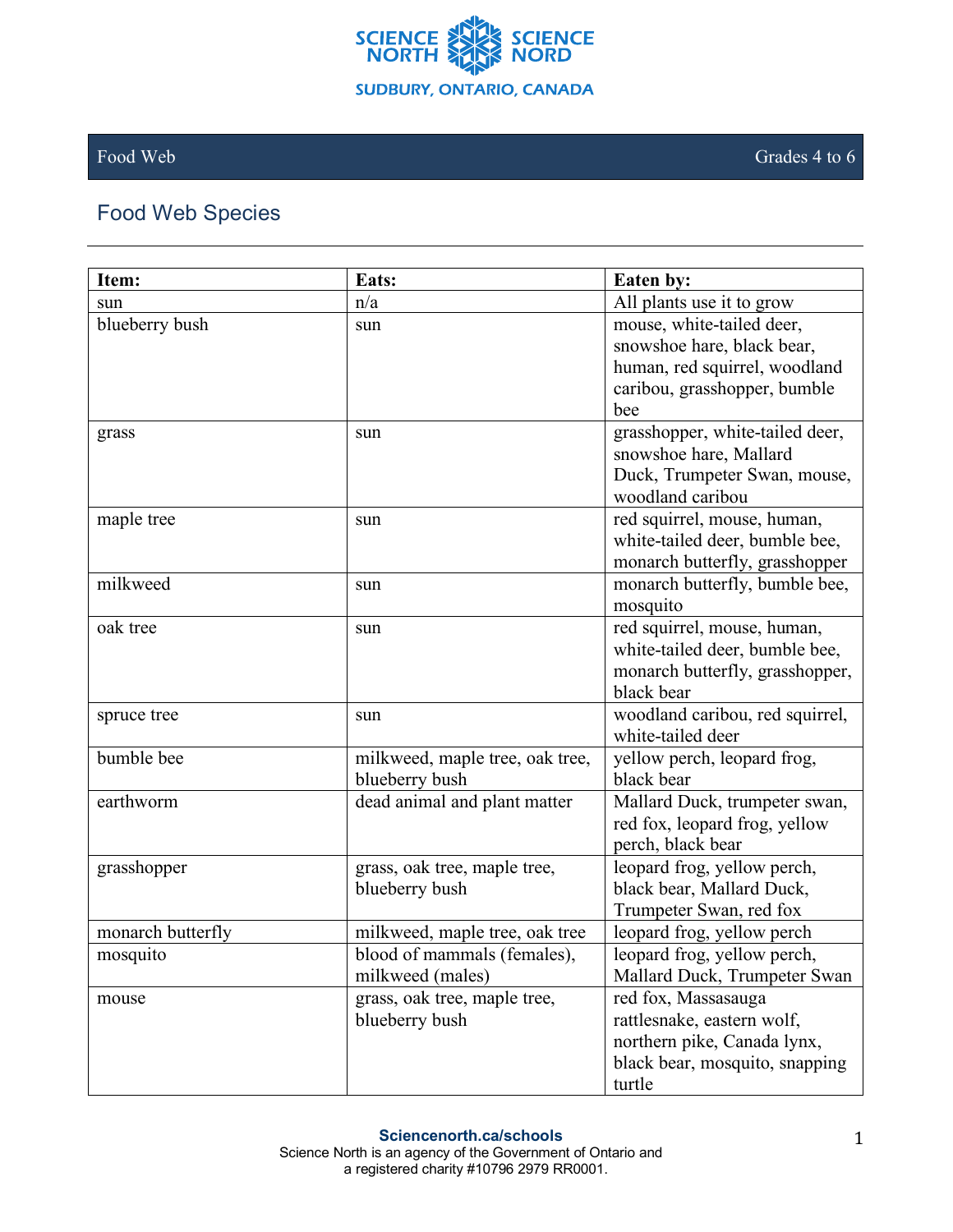

## **SUDBURY, ONTARIO, CANADA**

| red fox                | earthworm, grasshopper,           | eastern wolf, Canada lynx,      |
|------------------------|-----------------------------------|---------------------------------|
|                        | mouse, snowshoe hare, Mallard     | mosquito, Golden Eagle          |
|                        | Duck, red squirrel, Massasauga    |                                 |
|                        | rattlesnake, leopard frog, white- |                                 |
|                        | tailed deer, Trumpeter Swam       |                                 |
| red squirrel           | maple tree, oak tree, blueberry   | red fox, black bear, Massasauga |
|                        | bush, spruce tree                 | rattlesnake, eastern wolf,      |
|                        |                                   | Golden Eagle, Canada lynx,      |
|                        |                                   | mosquito                        |
| snowshoe hare          | grass, blueberry bush             | red fox, eastern wolf, Golden   |
|                        |                                   | Eagle, Canada lynx, black bear, |
|                        |                                   | human, mosquito                 |
| white-tailed deer      | grass, blueberry bush, oak tree,  | red fox, eastern wolf, Canada   |
|                        | maple tree, spruce tree           | lynx, black bear, Golden Eagle, |
|                        |                                   | human, mosquito                 |
| woodland caribou       | spruce tree, grass, blueberry     | eastern wolf, Canada lynx,      |
|                        | bush                              | black bear, mosquito, human     |
| <b>Mallard Duck</b>    | grass, mosquito, earthworm,       | red fox, eastern wolf, black    |
|                        | grasshopper, yellow perch         | bear, Canada lynx, human        |
| <b>Trumpeter Swan</b>  | grass, mosquito, earthworm,       | eastern wolf, Canada lynx, red  |
|                        | grasshopper, yellow perch         | fox, black bear                 |
| Massasauga rattlesnake | mouse, red squirrel, leopard      | red fox, Golden Eagle, black    |
|                        | frog                              | bear                            |
| snapping turtle        | leopard frog, yellow perch,       | eastern wolf, black bear        |
|                        | northern pike, mouse              |                                 |
| leopard frog           | bumble bee, mosquito, monarch     | red fox, Massasauga             |
|                        | butterfly, earthworm,             | rattlesnake, snapping turtle,   |
|                        | grasshopper                       | northern pike, black bear       |
| yellow perch           | Mosquito, earthworm,              | Mallard Duck, Trumpeter         |
|                        | grasshopper, leopard frog,        | Swan, snapping turtle, northern |
|                        | bumble bee                        | pike, black bear, human         |
| northern pike          | leopard frog, yellow perch,       | snapping turtle, black bear,    |
|                        | mouse                             | human                           |
| Golden Eagle           | white-tailed deer, snowshoe       | mosquito                        |
|                        | hare, red squirrel, red fox,      |                                 |
|                        | eastern wolf, Canada lynx,        |                                 |
|                        | Massasauga rattlesnake            |                                 |
| eastern wolf           | mouse, white-tailed deer,         | mosquito, Golden Eagle          |
|                        | snowshoe hare, woodland           |                                 |
|                        | caribou, Mallard Duck,            |                                 |
|                        | Trumpeter Swan, red squirrel,     |                                 |
|                        | red fox                           |                                 |
| Canada Lynx            | mouse, white-tailed deer,         | mosquito, Golden Eagle          |
|                        | snowshoe hare, woodland           |                                 |
|                        | caribou, Mallard Duck,            |                                 |